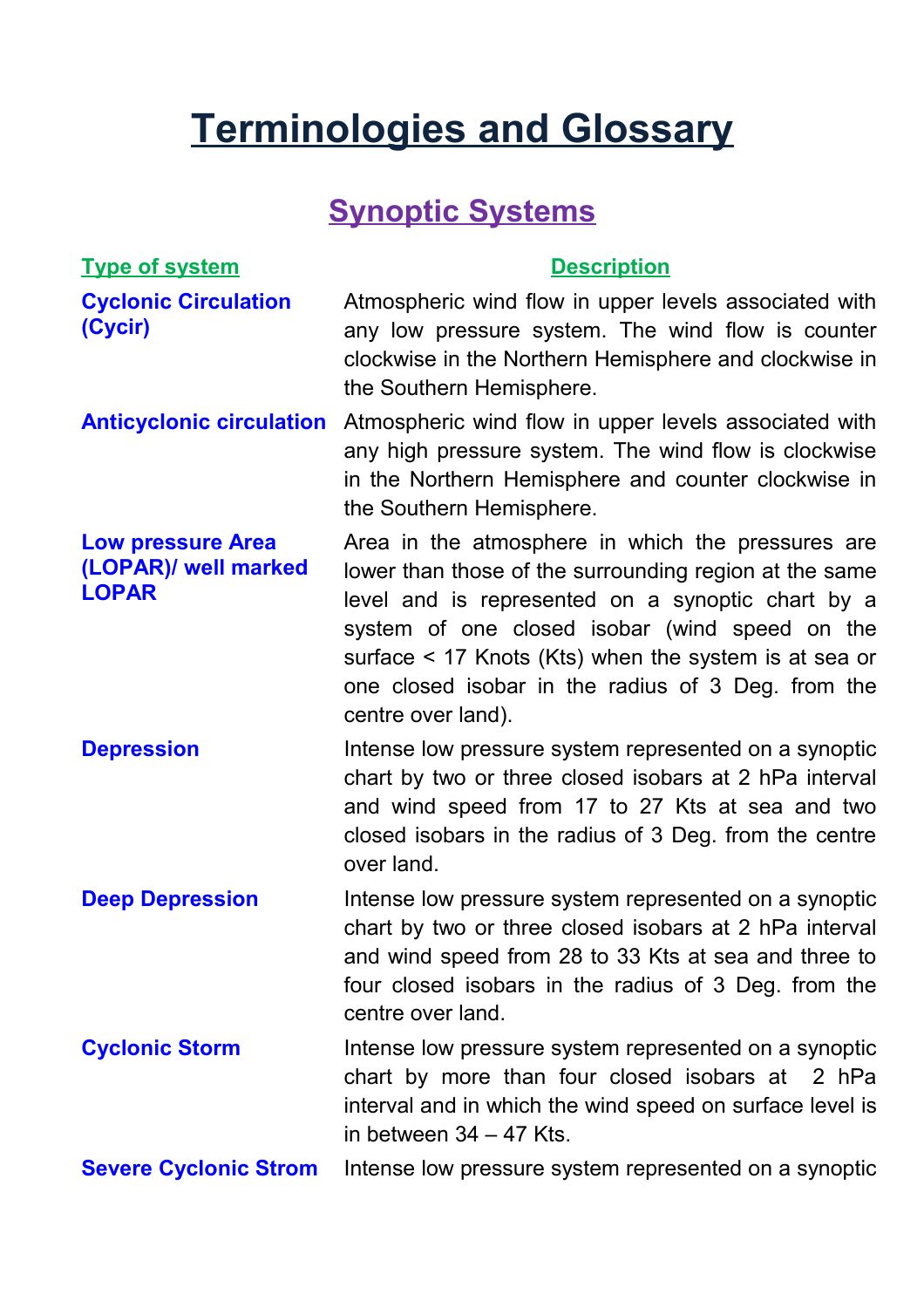|                                             | chart by more than four closed isobars at 2 hPa interval<br>and in which the wind speed on surface level is in<br>between $48 - 63$ Kts.                                                                                                                                                                                       |
|---------------------------------------------|--------------------------------------------------------------------------------------------------------------------------------------------------------------------------------------------------------------------------------------------------------------------------------------------------------------------------------|
| <b>Very Severe Cyclonic</b><br><b>Storm</b> | Intense low pressure system represented on a synoptic<br>chart by more than four closed isobars at 2 hPa interval<br>and in which the wind speed on surface level is in<br>between $64 - 119$ Kts.                                                                                                                             |
| <b>Super cyclonic storm</b>                 | Intense low pressure system represented on a synoptic<br>chart by more than four closed isobars at 2 hPa interval<br>and in which the wind speed on surface level is 120<br>Kts. and above.                                                                                                                                    |
| <b>Western Disturbance</b>                  | Weather<br>disturbances<br>noticed<br>cyclonic<br>as<br>circulation/trough in the mid and lower tropospheric<br>levels or as a low pressure area on the surface, which<br>occur in middle latitude westerlies and originate over<br>the Mediterranean Sea, Caspian Sea and Black Sea<br>and move eastwards across north India. |
| <b>Western Depression</b>                   | Weather system which originate<br>the<br>over<br>Mediterranean Sea, Caspian Sea and Black Sea and<br>approach northwest India and is defined by two or<br>more closed isobars on the surface.                                                                                                                                  |
| <b>Induced low</b>                          | Under the influence of the western disturbance,<br>sometimes a low is developed to the south of the<br>system called as induced low.                                                                                                                                                                                           |
| <b>Induced cyclonic</b><br>circulation      | Under the influence of the western disturbance,<br>sometimes a cyclonic circulation is developed to the<br>south of the system called as induced cyclonic<br>circulation.                                                                                                                                                      |
| <b>Trough</b>                               | A line or curve along which the atmospheric pressure is<br>minimum. Pressure increases on both sides of the line<br>or curve.                                                                                                                                                                                                  |
| <b>Trough in westerlies</b>                 | A moving wave perturbation in mid latitude regions<br>which are present throughout the year which move<br>from west to east and entire globe. These systems<br>generally affect the northern parts of India.                                                                                                                   |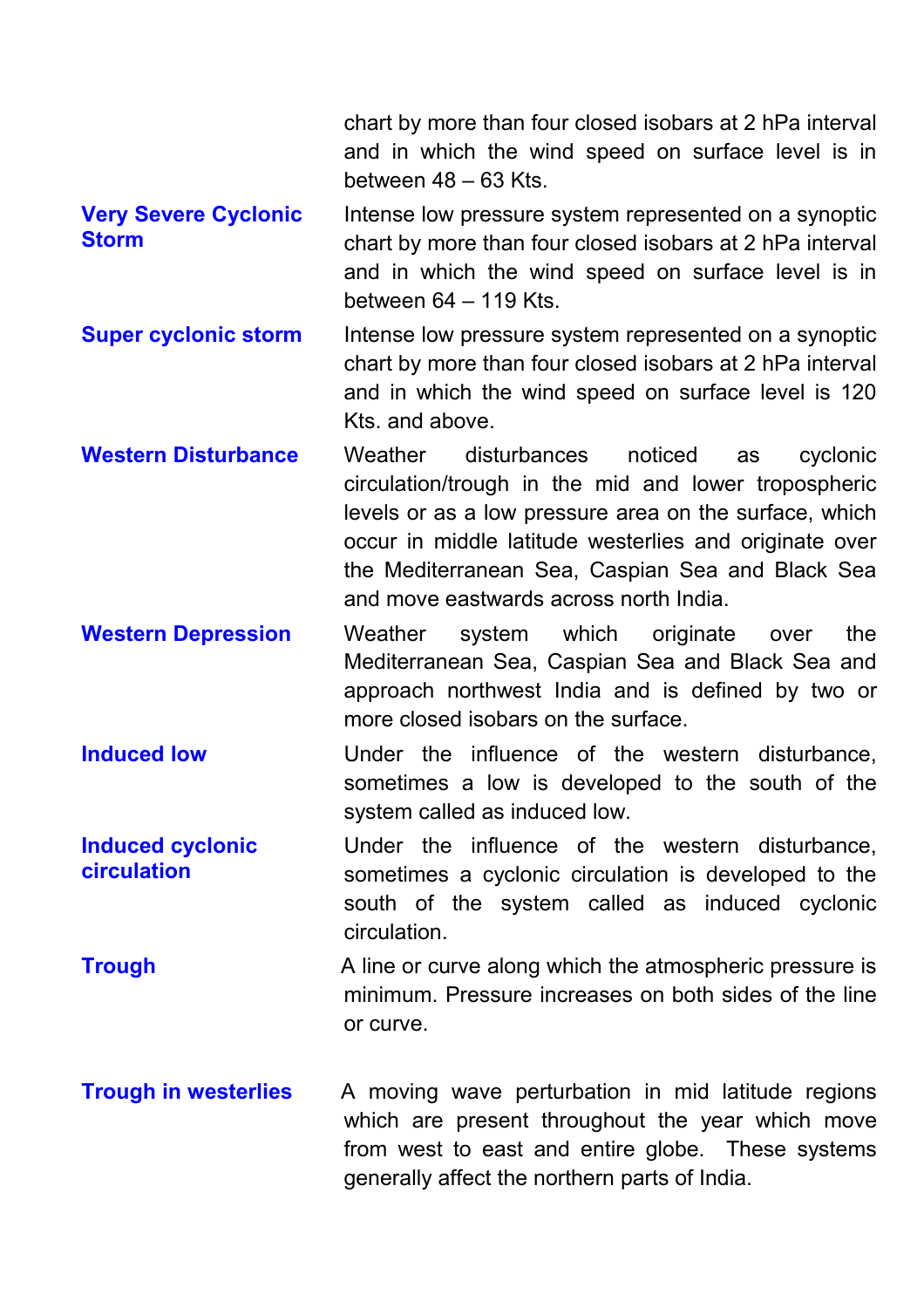| <b>Trough in easterlies</b>       | A moving wave perturbation in the equatorial easterly<br>wave, moving from east to west.                                                                                                                                                                                                                          |
|-----------------------------------|-------------------------------------------------------------------------------------------------------------------------------------------------------------------------------------------------------------------------------------------------------------------------------------------------------------------|
| <b>Easterly Waves</b>             | A shallow trough disturbance in the easterly current of<br>the tropics, more in evidence in the upper level winds<br>than in surface pressure, whose passage westwards is<br>followed by a marked intensification of cloudy, showery<br>weather. The southern peninsular region is affected by<br>easterly waves. |
| <b>Shear line</b>                 | A line or narrow zone across which there is an abrupt<br>change in the horizontal wind component; a line of<br>maximum horizontal wind shear.                                                                                                                                                                     |
| <b>Ridge</b>                      | An elongated area of relatively high atmospheric<br>pressure almost always associated with and most<br>clearly identified as an area of maximum anticyclonic<br>curvature of wind flow.                                                                                                                           |
| <b>Wind-discontinuity</b>         | A line across which there is an abrupt change in wind<br>direction                                                                                                                                                                                                                                                |
| <b>Troposphere</b>                | An atmospheric layer in which all significant weather<br>phenomena occur. The troposphere is characterized by<br>decreasing temperature with height.                                                                                                                                                              |
| <b>Lower troposphere</b><br>level | Part of the troposphere upto 2.1 km above mean Sea<br>level (a.s.l)                                                                                                                                                                                                                                               |
| <b>Mid troposphere level</b>      | Part of the troposphere from 2.1 km a.s.l. but below 7.6<br>km a.s.l                                                                                                                                                                                                                                              |
| <b>Upper troposphere</b><br>level | Part of the troposphere from 7.6 km a.s.l to a height<br>upto which temperature decreases with height.                                                                                                                                                                                                            |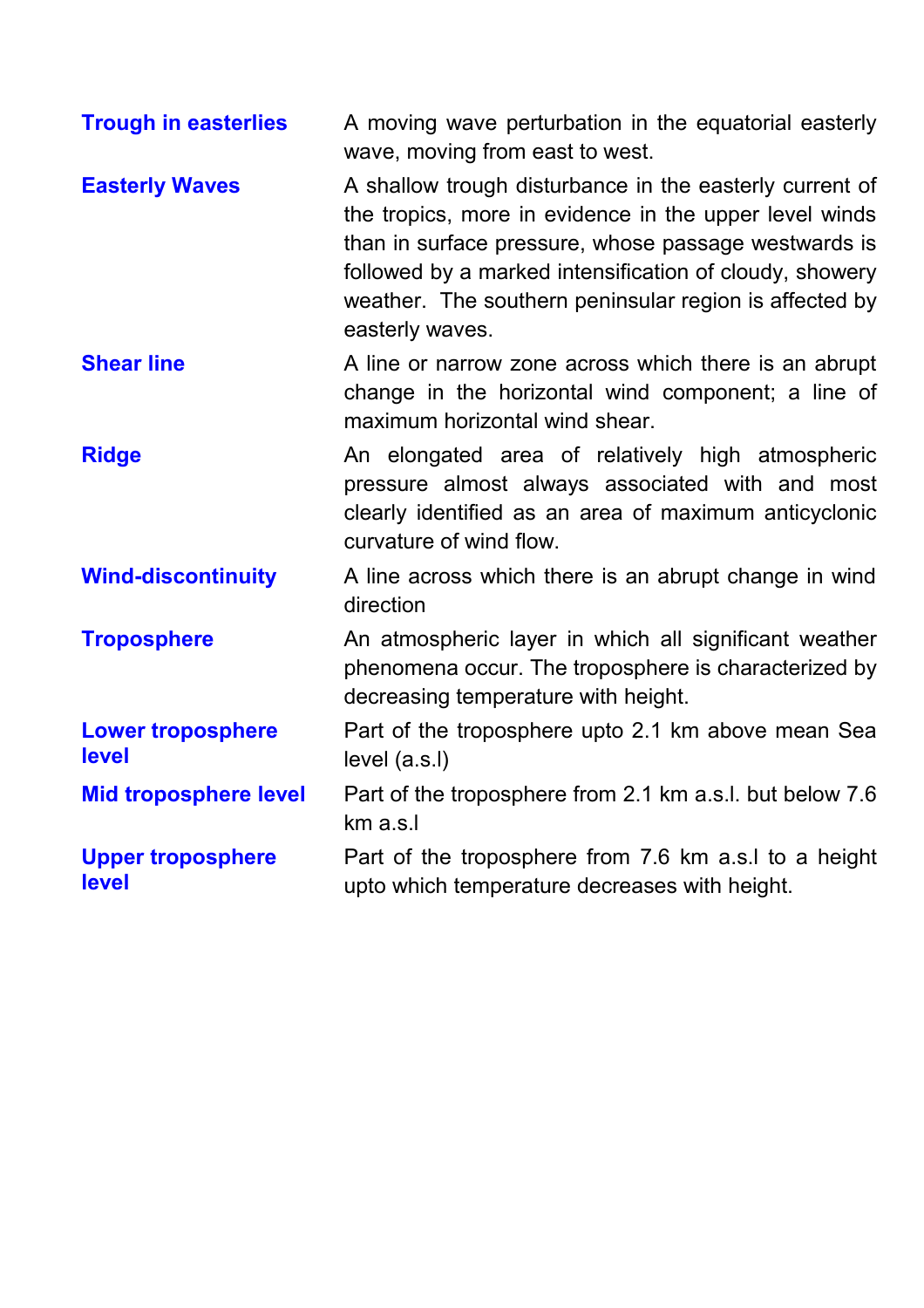## **Forecast**

### **Types of forecast Description Nowcasting** A short range forecast having a lead time/validity of less than 24 hrs **Short range forecasts** Forecasts having a lead time / validity period of 1 to 3 days **Medium range forecasts**  to 10 days **Long range /Extended Range forecasts** Forecasts having a lead time /validity period beyond 10 days. Usually this is being issued for a season. IMD issues Long Range Forecast for southwest Monsoon rainfall and onset date for Kerala, Northeast Monsoon Rainfall and Winter precipitation over Northwest India.

**Local Forecast** In local forecast, whenever any weather phenomenon is expected, its intensity, frequency and time of occurrence is indicated. In the absence of a weather phenomenon, the local forecast describes anticipated sky conditions. The other parameters for which the local forecast issued include maximum temperature and/or minimum temperature, rainfall, wind and special phenomenon. It is valid for a radius of 50 km around the station and is updated 4 times in a day.

Forecasts having a lead time /validity period of 4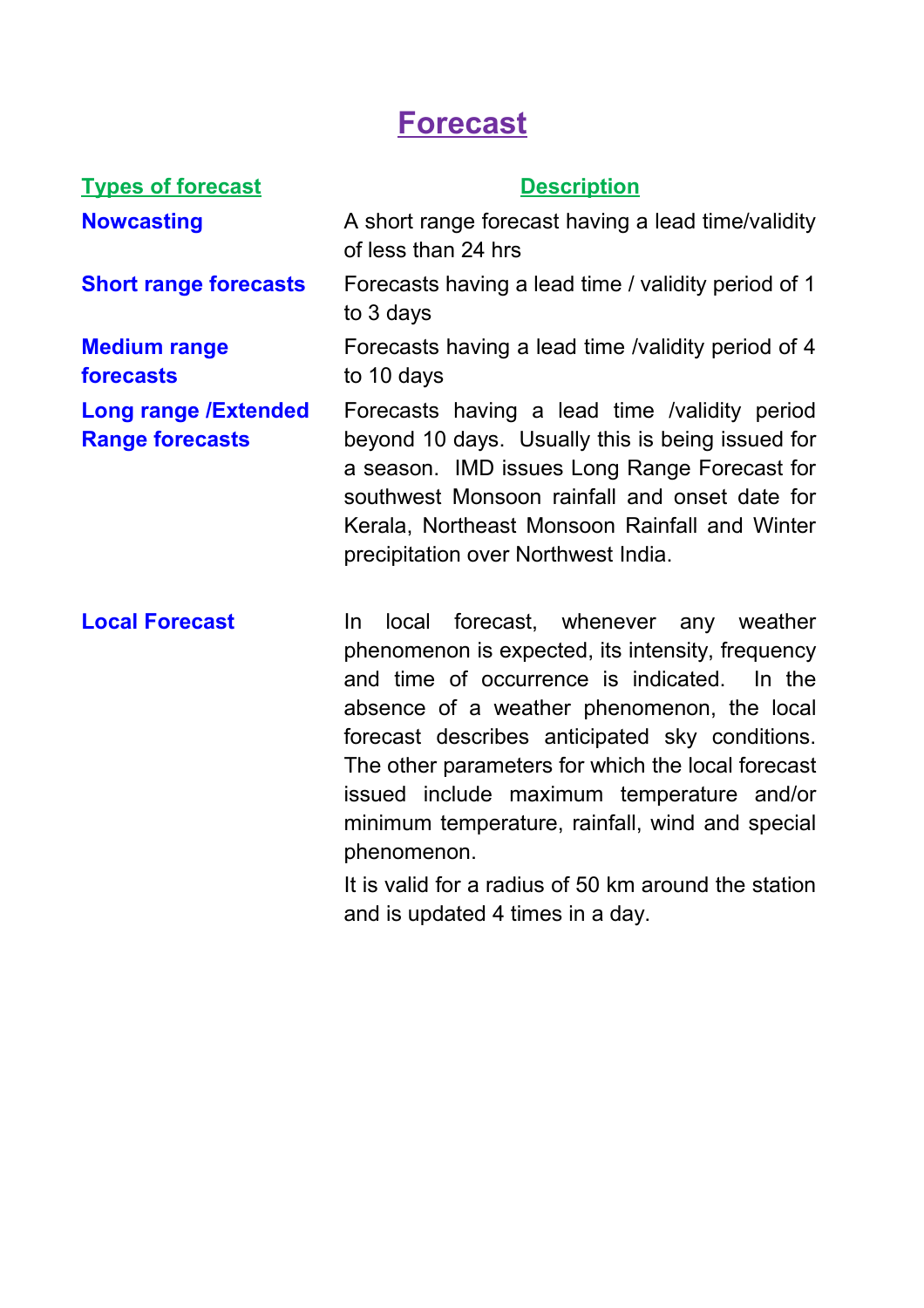## **Seasons**

**Winter Season Pre Monsoon Season Southwest Monsoon Season Northeast Monsoon Season**

January – February March – May June - September October - December

## **Sky Conditions**

Reported in terms of Octa wherein the sky is divided into 8 equal parts

| <b>Clear sky</b>        | 0 Octa                  |
|-------------------------|-------------------------|
| <b>Mainly clear</b>     | 1-2 Octa of sky covered |
| <b>Partly cloudy</b>    | 3-4 Octa of sky covered |
| <b>Generally cloudy</b> | 5-7 Octa of sky covered |
| <b>Cloudy</b>           | > 7 Octa of sky covered |

## **Weather phenomena**

| <b>Types</b>                 | <b>Description</b>                                                                                                                                                          |
|------------------------------|-----------------------------------------------------------------------------------------------------------------------------------------------------------------------------|
| One or two spells of<br>rain | In a 24 hrs time, rainfall occurring with a frequency of 1-2<br>spells.                                                                                                     |
| A few spells of rain         | In a 24 hrs time, rainfall occurring with a frequency of<br>more than 2 spells but with well defined dry spells in<br>between.                                              |
| Intermittent rain            | In a 24 hrs time, rainfall occurring with a frequency more<br>than that defined in "A Few Spells" but is discontinuous<br>and without presenting the character of a shower. |
| <b>Drizzle</b>               | Liquid precipitation in the form of water drops of very<br>small size (by convention, with radius of water drops<br>between about 100 and 500 $\mu$ m).                     |
| <b>Rain</b>                  | Liquid precipitation in the form of water drops of radius                                                                                                                   |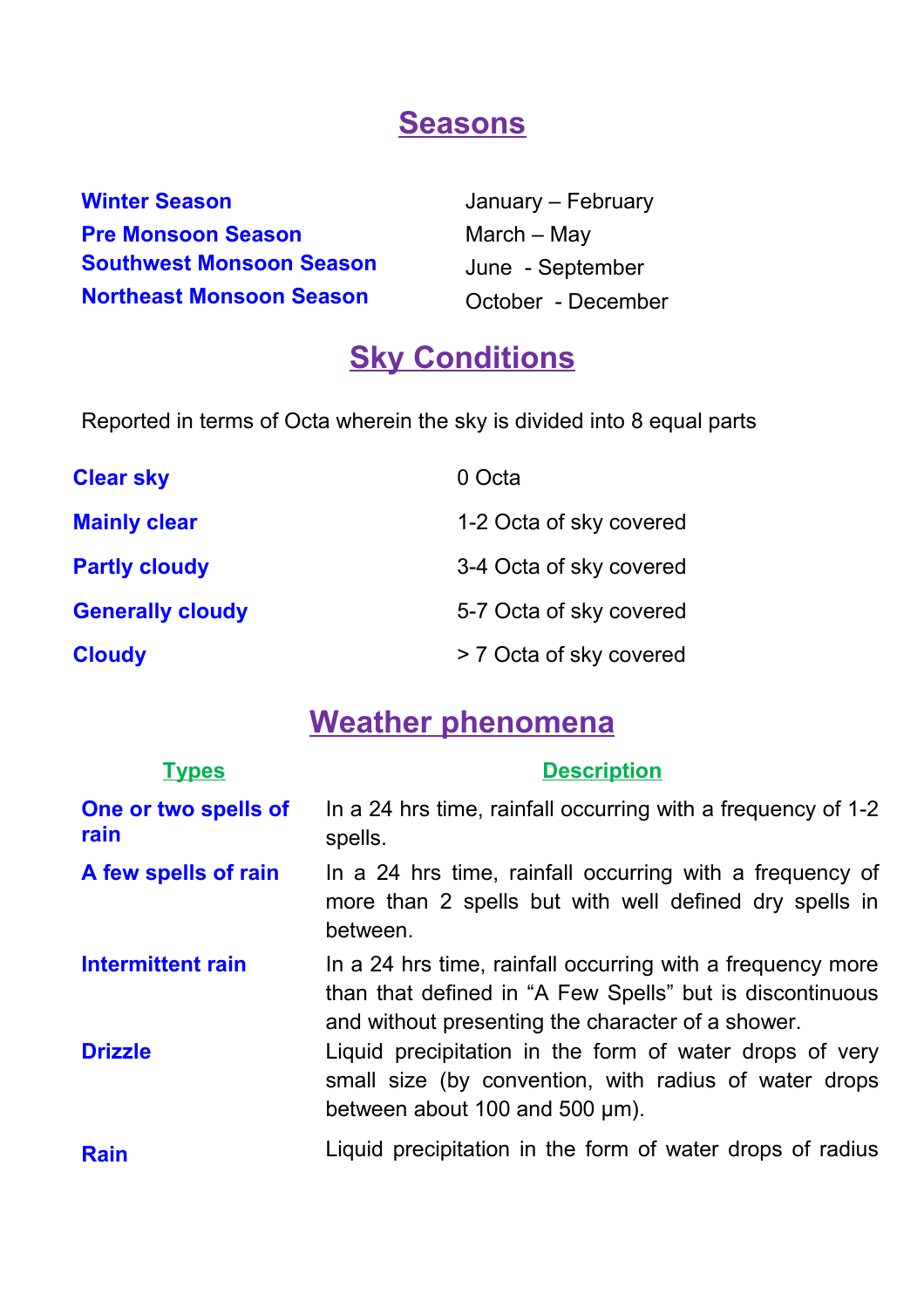|                     | between about 500 and 2500 µm.                                                                                                                                                                                                                                                                                                                                  |
|---------------------|-----------------------------------------------------------------------------------------------------------------------------------------------------------------------------------------------------------------------------------------------------------------------------------------------------------------------------------------------------------------|
| <b>Shower</b>       | Solid or liquid precipitation from a vertically developed<br>cloud is designated a shower and is distinguished from<br>the precipitation, intermittent or continuous, from layer<br>clouds. Showers are often characterized by short<br>duration and rapid fluctuations of intensity (by<br>convention, with radius of water drops more than<br>$2500 \mu m$ ). |
| <b>Hail</b>         | Solid precipitation in the form of balls or pieces of ice<br>(hailstones) with diameters ranging from 5 to 50 mm or<br>even more.                                                                                                                                                                                                                               |
| <b>Thunderstorm</b> | One or more sudden electrical discharges manifested by<br>a flash of light (Lightning) and a sharp rumbling sound<br>(thunder).                                                                                                                                                                                                                                 |
| <b>Duststorm</b>    | An ensemble of particles of dust or sand energetically<br>lifted to great heights by a strong and turbulent wind.                                                                                                                                                                                                                                               |
|                     | Surface visibility is reduced to low limits; the qualification<br>for a synoptic report is visibility below 1000 m.                                                                                                                                                                                                                                             |
| <b>Mist</b>         | Mist is a phenomenon of small droplets suspended in air                                                                                                                                                                                                                                                                                                         |
| <b>Dew</b>          | Condensation of water vapour on a surface whose<br>temperature is reduced by radiational cooling to below<br>the DEW-POINT of the air in contact with it                                                                                                                                                                                                        |
| Fog                 | Fog is a phenomenon of small droplets suspended in air<br>and the visibility is one kilometer or less                                                                                                                                                                                                                                                           |
| <b>Frost</b>        | Frost occurs when the temperature of the air in contact<br>with the ground, or at thermometer-screen level, is below<br>the freezing-point of water ('ground frost' or 'air frost',<br>respectively). The term is also used of the icy deposits<br>which may form on the ground and on objects in such<br>temperature conditions (glaze, hoar-frost).           |
| <b>Haze</b>         | Haze is traditionally an atmospheric phenomenon where<br>dust, smoke and other dry particles obscure the clarity of<br>the sky.                                                                                                                                                                                                                                 |
| <b>Smog</b>         | Smoke and fog together reduce the visibility                                                                                                                                                                                                                                                                                                                    |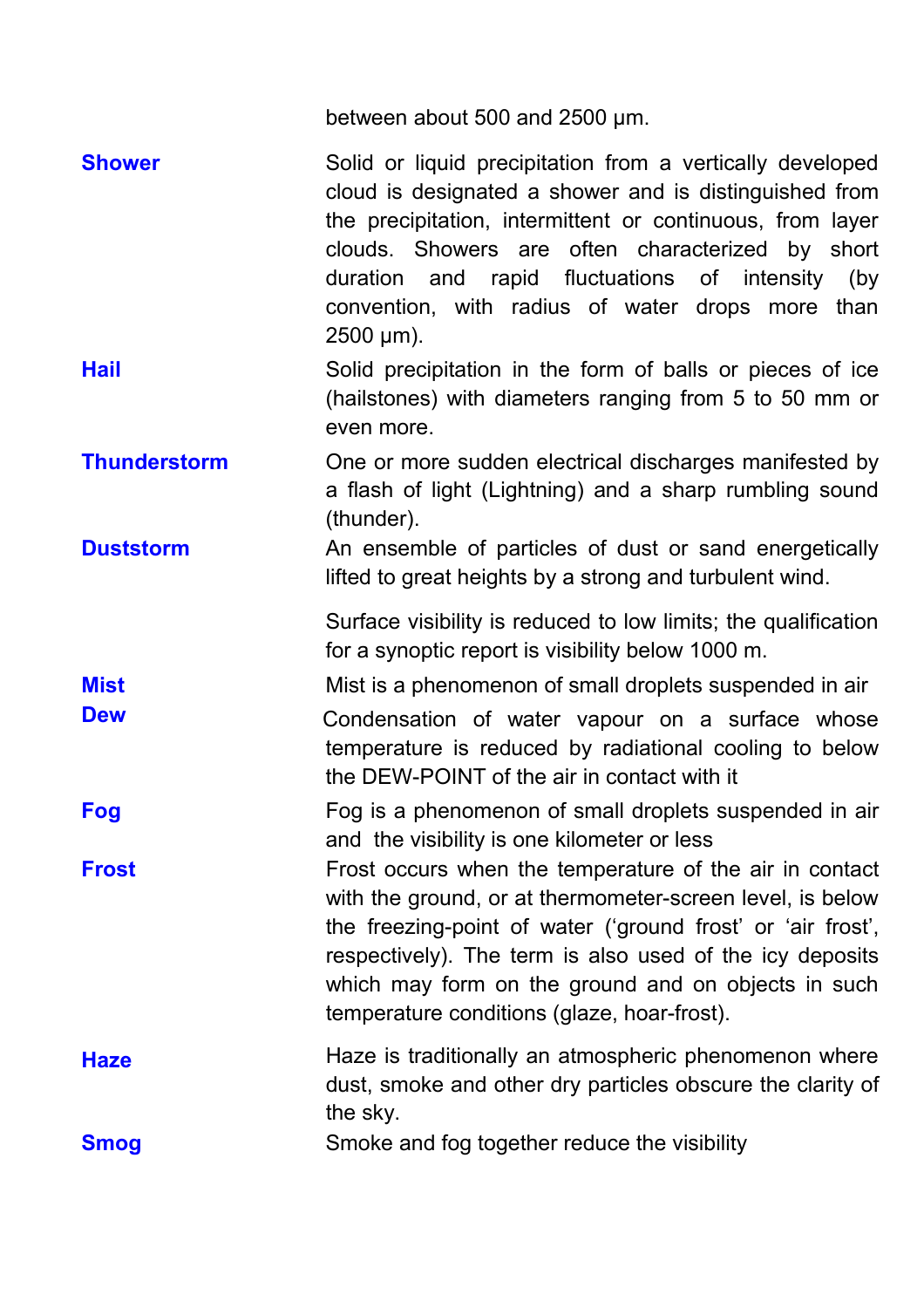| <b>Squally weather</b> | Squally weather is meant to cover occasional or frequent<br>squalls with rain or persistent type of strong gusty winds<br>(mean wind speed not less than 20 knot) accompanied |  |
|------------------------|-------------------------------------------------------------------------------------------------------------------------------------------------------------------------------|--|
|                        | by rain. Such conditions are associated with low pressure<br>systems or onset and strengthening of monsoon.                                                                   |  |
| <b>Visibility</b>      | The greatest distance that prominent object can be seen<br>and identified by unaided, normal eyes.                                                                            |  |

## **Rainfall**

The latest practices followed are summarised below:

## **Spatial Distribution of Rainfall**

| <b>Distribution</b>      | <b>No. of Places</b> | <b>Description</b>                  |
|--------------------------|----------------------|-------------------------------------|
| <b>Isolated</b>          | One or two Places    | <25% of stations gets rainfall      |
| <b>Scattered</b>         | At a few Places      | (26-50)% of stations gets rainfall  |
| <b>Fairly Widespread</b> | At many Places       | (51-75)% of stations gets rainfall  |
| <b>Wide spread</b>       | At Most place        | (76-100)% of stations gets rainfall |
| <b>Dry</b>               | -                    | No station reported rainfall        |

## **Intensity of Rainfall**

| <b>Descriptive Term used</b>    | <b>Rainfall amount in mms</b>                                                                                                                                                                                       |
|---------------------------------|---------------------------------------------------------------------------------------------------------------------------------------------------------------------------------------------------------------------|
| <b>No Rain</b>                  | 0.0                                                                                                                                                                                                                 |
| <b>Very light Rain</b>          | $0.1 - 2.4$                                                                                                                                                                                                         |
| <b>Light Rain</b>               | $2.5 - 7.5$                                                                                                                                                                                                         |
| <b>Moderate Rain</b>            | $7.6 - 35.5$                                                                                                                                                                                                        |
| <b>Rather Heavy</b>             | $35.6 - 64.4$                                                                                                                                                                                                       |
| <b>Heavy Rain</b>               | $64.5 - 124.4$                                                                                                                                                                                                      |
| <b>Very Heavy Rain</b>          | $124.5 - 244.4$                                                                                                                                                                                                     |
| <b>Extremely Heavy Rain</b>     | >244.5                                                                                                                                                                                                              |
| <b>Exceptionally Heavy Rain</b> | When the amount is a value near about the<br>highest recorded rainfall at or near the station<br>for the month or season. However, this term<br>will be used only when the actual rainfall<br>amount exceeds 12 cm. |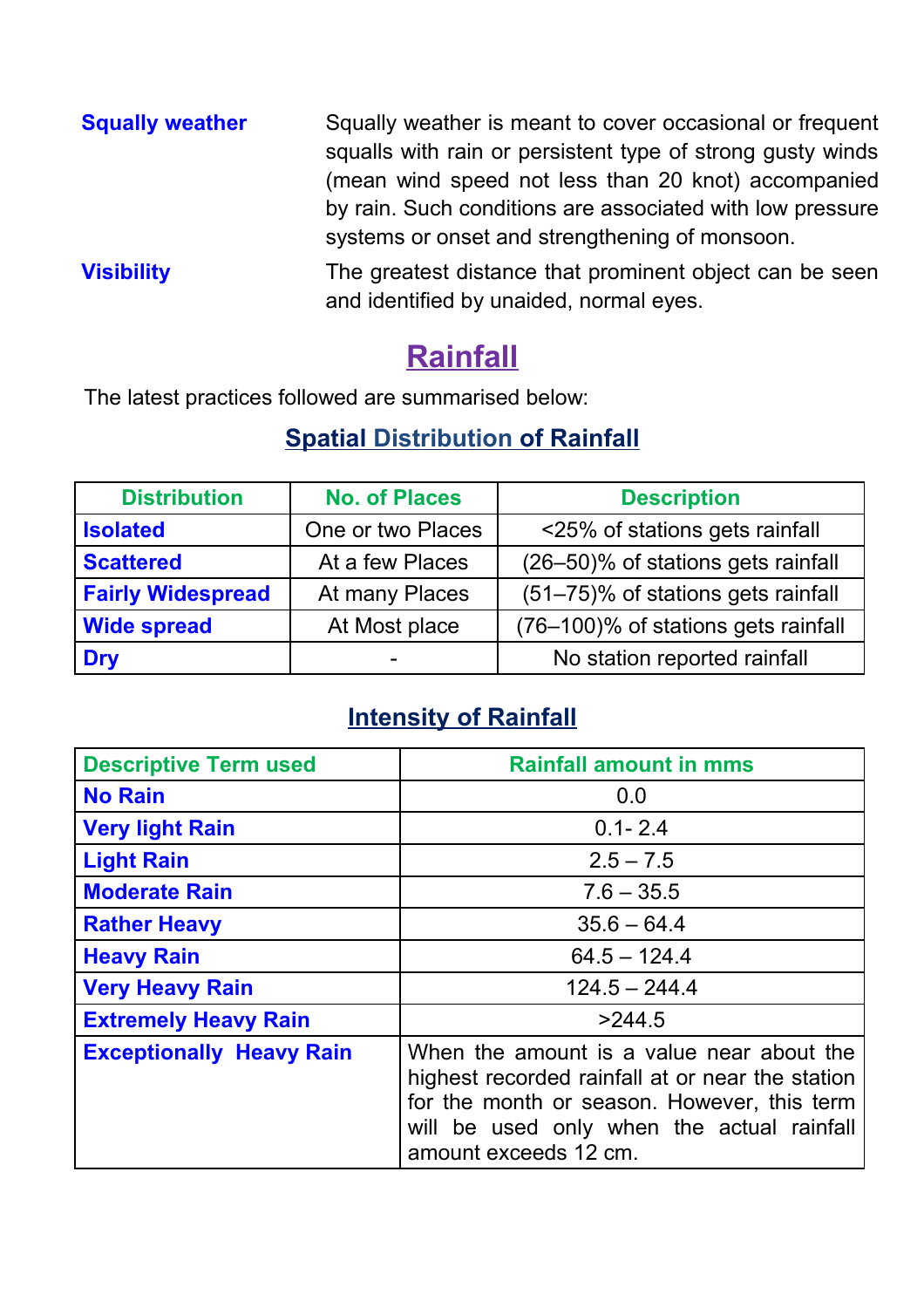## **Weekly/Seasonal Rainfall Distribution on regional scale**

- **Excess** Percentage departure of realised rainfall from normal rainfall is + 20% or more.
- **Normal** Percentage departure of realised rainfall from normal rainfall is between - 19 % to  $+$  19 %.
- **Deficient** Percentage departure of realised rainfall from normal rainfall is between  $-20\%$  to - 59 %.
- **Scanty** Percentage departure of realised rainfall from normal rainfall is between  $-60\%$  to  $-99\%$ .
- **No rain** Percentage departure of realised rainfall from normal rainfall is– 100 %

## **Rainfall distribution on All India scale**

- **Normal EXECUTE:** percentage departure of realised rainfall is within  $\pm$ 10 % of the Long Period Average
- **Below Normal** percentage departure of realised rainfall is < 10% of the Long Period Average
- **Above Normal** percentage departure of realised rainfall is > 10% of the Long Period Average
- **All India Drought Year** When the rainfall deficiency is more than 10% and when 20 to 40% of the country is under drought conditions, then the year is termed as All India Drought Year
- **All India Severe Drought Year** When the rainfall deficiency is more than 10% and when the spatial coverage of drought is more than 40% it is called as All India Severe Drought Year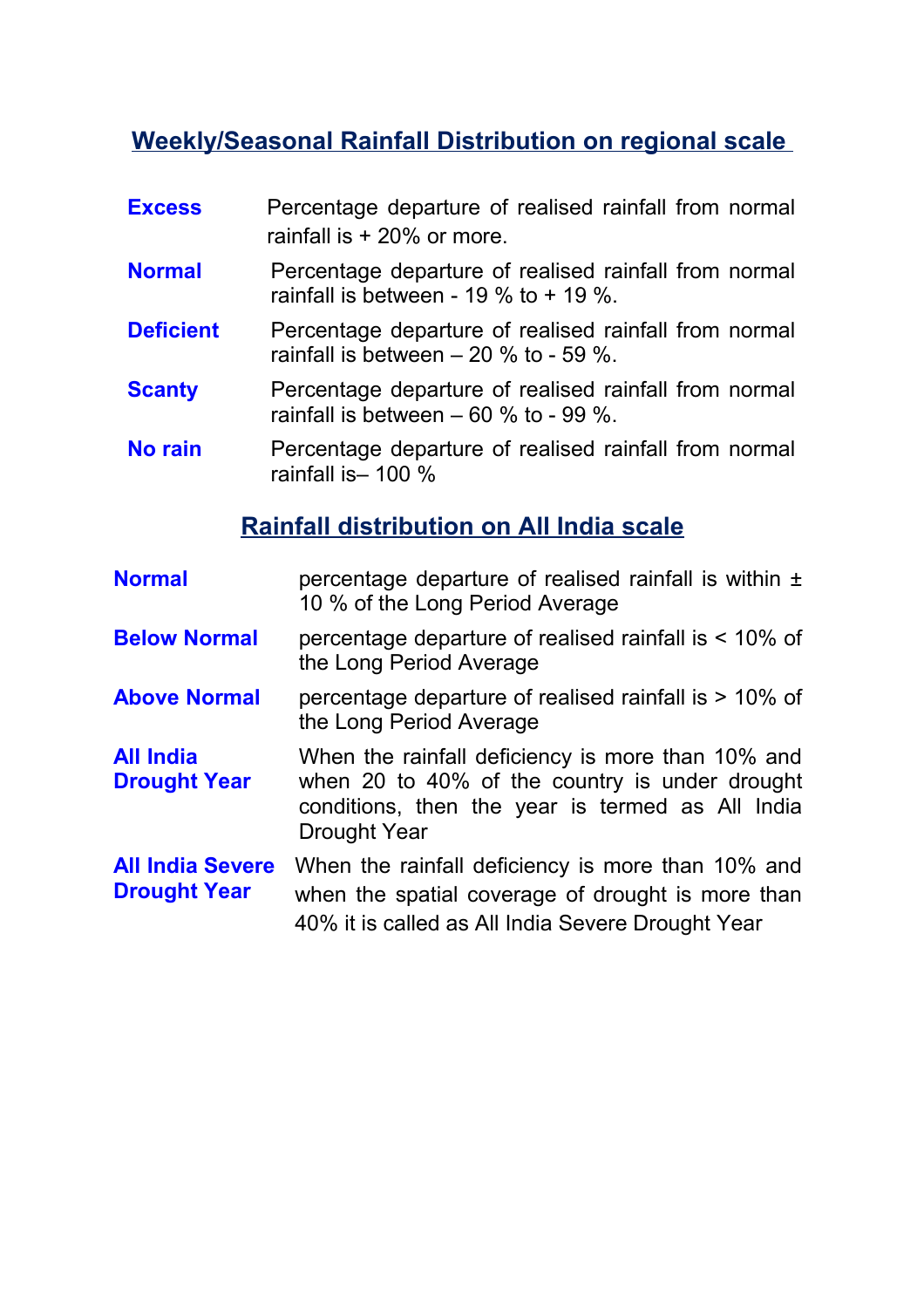## **Temperature**

### **Description of 24 hrs temperature changes.**

#### **Maximum temperature**

(a) When the normal maximum temperature of a station is 40º C or below.

#### **Nomenclature Past 24 hours change**

| Little change    | $-1$ <sup>o</sup> C to $1$ <sup>o</sup> C |
|------------------|-------------------------------------------|
| <b>Rise</b>      | $2^{\circ}$ C                             |
| Appreciable rise | $3^{\circ}$ C to $4^{\circ}$ C            |
| Marked rise      | $5^{\circ}$ c to 6 $^{\circ}$ C           |
| Large rise       | 7° C or more                              |

(b) When the normal maximum temperature of a station is more than 40º C.

### **Nomenclature Past 24 hours change**

| Little change | $-1 C$ to 1 C                   |
|---------------|---------------------------------|
| <b>Rise</b>   | $2^{\circ}$ C                   |
| Marked rise   | $3^{\circ}$ C to 4 $^{\circ}$ C |
| Large rise    | 5° C or more                    |

#### **Minimum temperature**

(a) When the normal minimum temperature of a station is 10º C or more.

#### **Nomenclature Past 24 hours change**

| Little change    | $1^{\circ}$ C to -1 $^{\circ}$ C |
|------------------|----------------------------------|
| Fall             | $-2^{\circ}$ C                   |
| Appreciable fall | $-3^{\circ}$ C to $-4^{\circ}$ C |
| Marked fall      | $-5^{\circ}$ C to $-6^{\circ}$ C |
| Large fall       | $-7^{\circ}$ C or less           |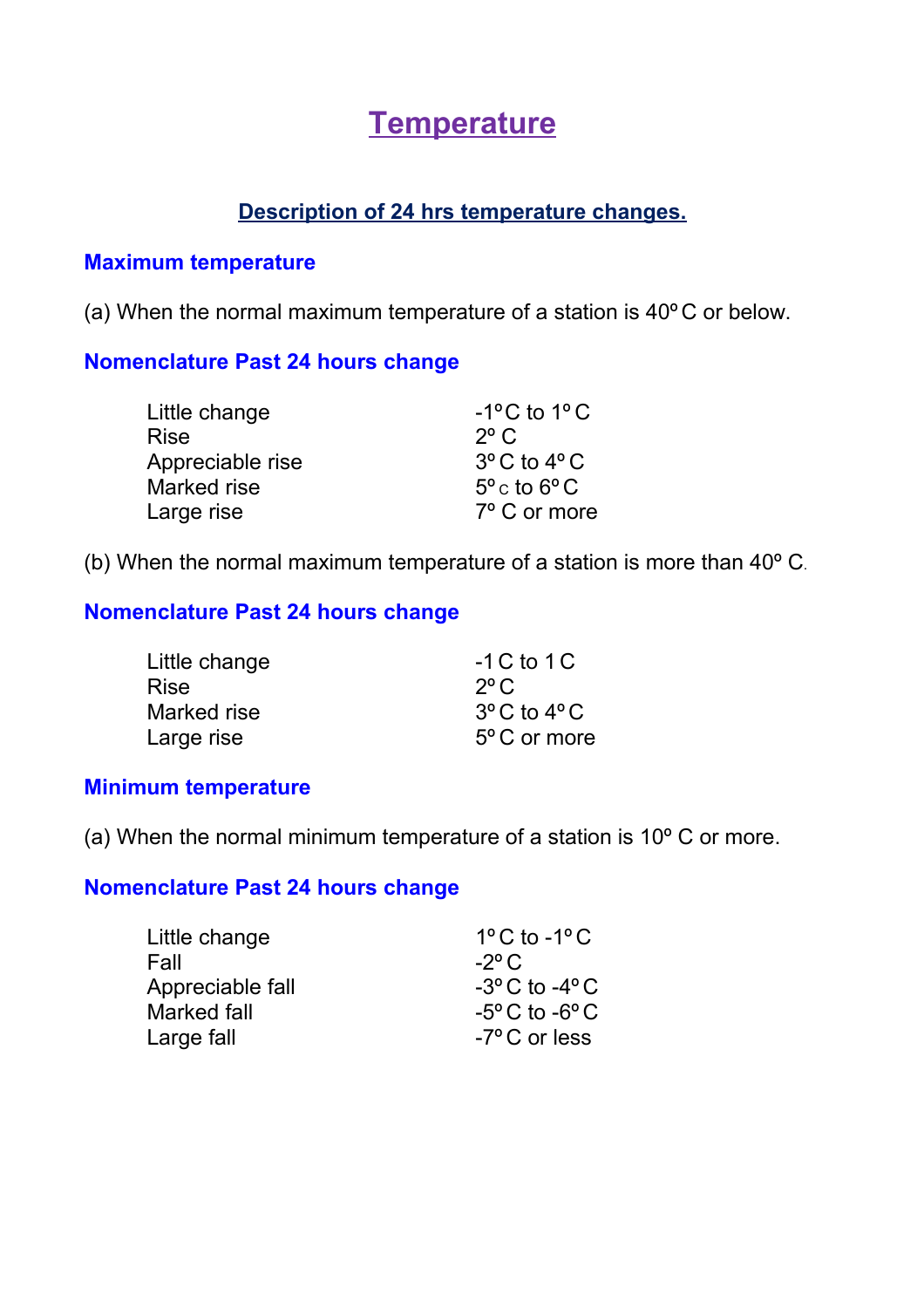(b) When the normal minimum temperature of a station is less than 10º C.

#### **Nomenclature Past 24 hours change**

| Little change | $1^{\circ}$ C to -1 $^{\circ}$ C |
|---------------|----------------------------------|
| Fall          | $-2^{\circ}$ C                   |
| Marked fall   | $-3^{\circ}$ C to $-4^{\circ}$ C |
| Large fall    | $-5^{\circ}$ C or less           |

### **Criteria for Heat Wave:**

Heat wave need not be considered till maximum temperature of a station reaches at least 40º C for Plains and at least 30º C for Hilly regions.

a) **When normal maximum temperature of a station is less than or equal to 40**º **C**

Heat Wave Departure from normal is 5º C to 6º C Severe Heat Wave Departure from normal is 7º C or more

b) **When normal maximum temperature of a station is more than 40**º **C**

Heat Wave Departure from normal is 4º C to 5º C Severe Heat Wave Departure from normal is 6º C or more

c) **When actual maximum temperature remains 45**º**C or more irrespective of normal maximum temperature, heat wave should be declared.**

## **Hot day**

In the northern plains of the country, dust in suspension occurs in many years for several days, bringing minimum temperature much higher than normal and keeping the maximum temperature around or slightly above normal. Sometimes increase in humidity also adds to this discomfort. Nights do not get cooled and become uncomfortable. To cover this situation, hot day concept has been introduced as given below:

Whenever, the maximum temperature remains 40ºC or more and minimum temperature is 5º C or more above normal, it may be defined as Hot Day, provided it is not satisfying the heat wave criteria given above.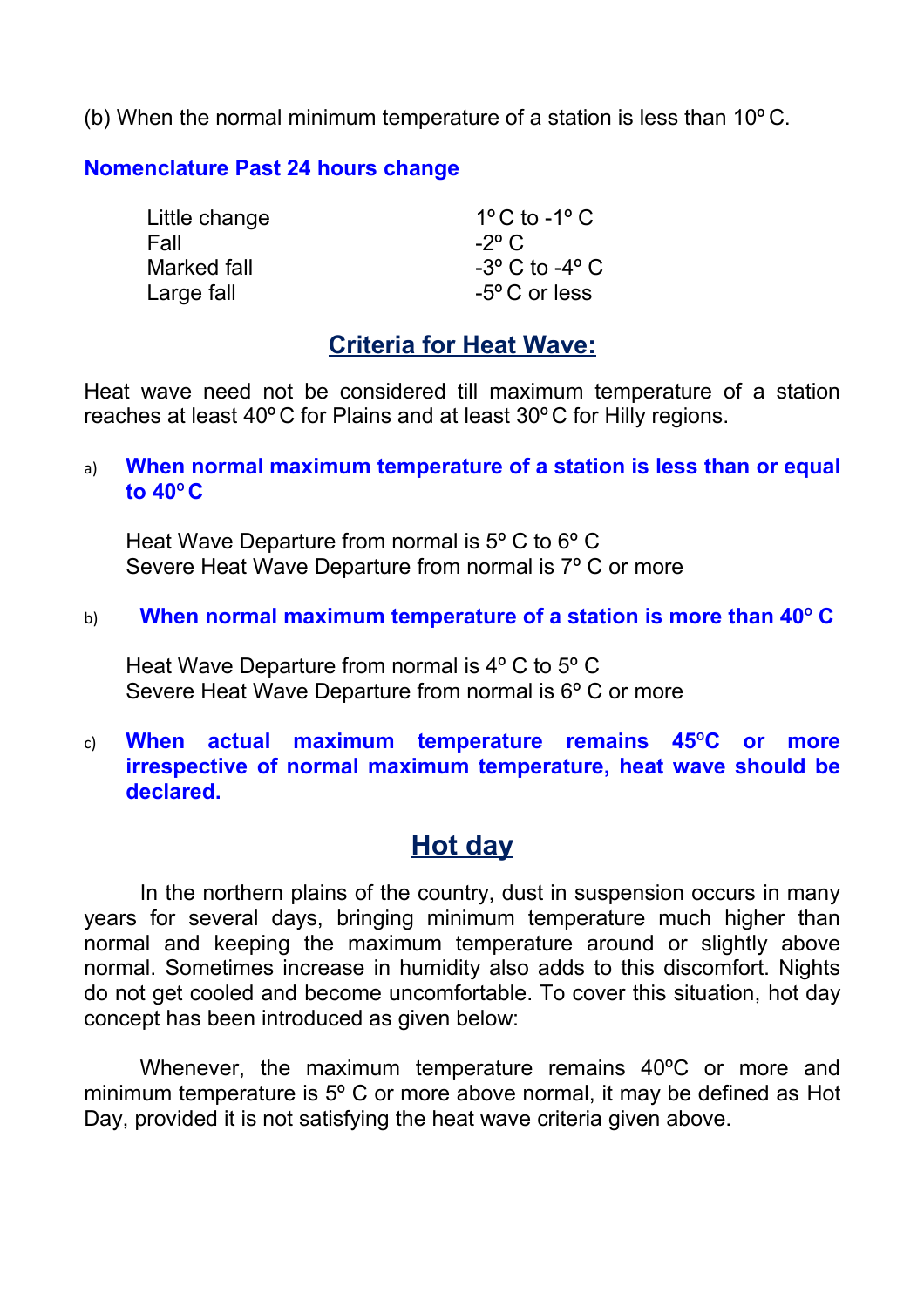## **Criteria for describing Hot Day for coastal stations**

When maximum temperature departure is 5º C or more from normal, Hot Day may be described irrespective of the threshold value of 40º C. If the threshold value of 40º C is reached Heat Wave may be declared.

When a station satisfies both the Heat Wave and Hot Day criteria, then Heat Wave should be given higher priority and be declared.

## **Hot Wind**

Hot wind reduces moisture causing dehydration and a prolonged exposure may prove to be fatal.

The phenomena of Loo over the plains of northwest India is very well known. It is also described in the Weather bulletins and appropriate warnings are being issued at present. The present practice should continue.

## **Criteria for Cold Wave**

Wind chill factor plays an important role and brings down the actual minimum temperature depending upon the wind speed. The actual minimum temperature of a station should be reduced to "wind chill effective minimum temperature (WCTn)" based on wind chill factor using the enclosed table Enclosure I, WMO No. 331/ Tech note No. 123 on "The assessment of human bio-climate. A limited review of physical parameters, 1972).

For declaring "Cold Wave" and "Cold Day" WCTn should only be used.

If WCTn is 10°C or less, then only the conditions for cold wave should be considered.

#### **a) When normal minimum temperature is equal to 10°C or more.**

Cold Wave Departure from normal is -5°C to -6°C. Severe Cold Wave Departure from normal is -7°C or less

#### **b) When normal minimum temperature is less than 10°C.**

Cold Wave Departure from normal is -4°C to -5°C. Severe Cold Wave Departure from normal is -6°C or less.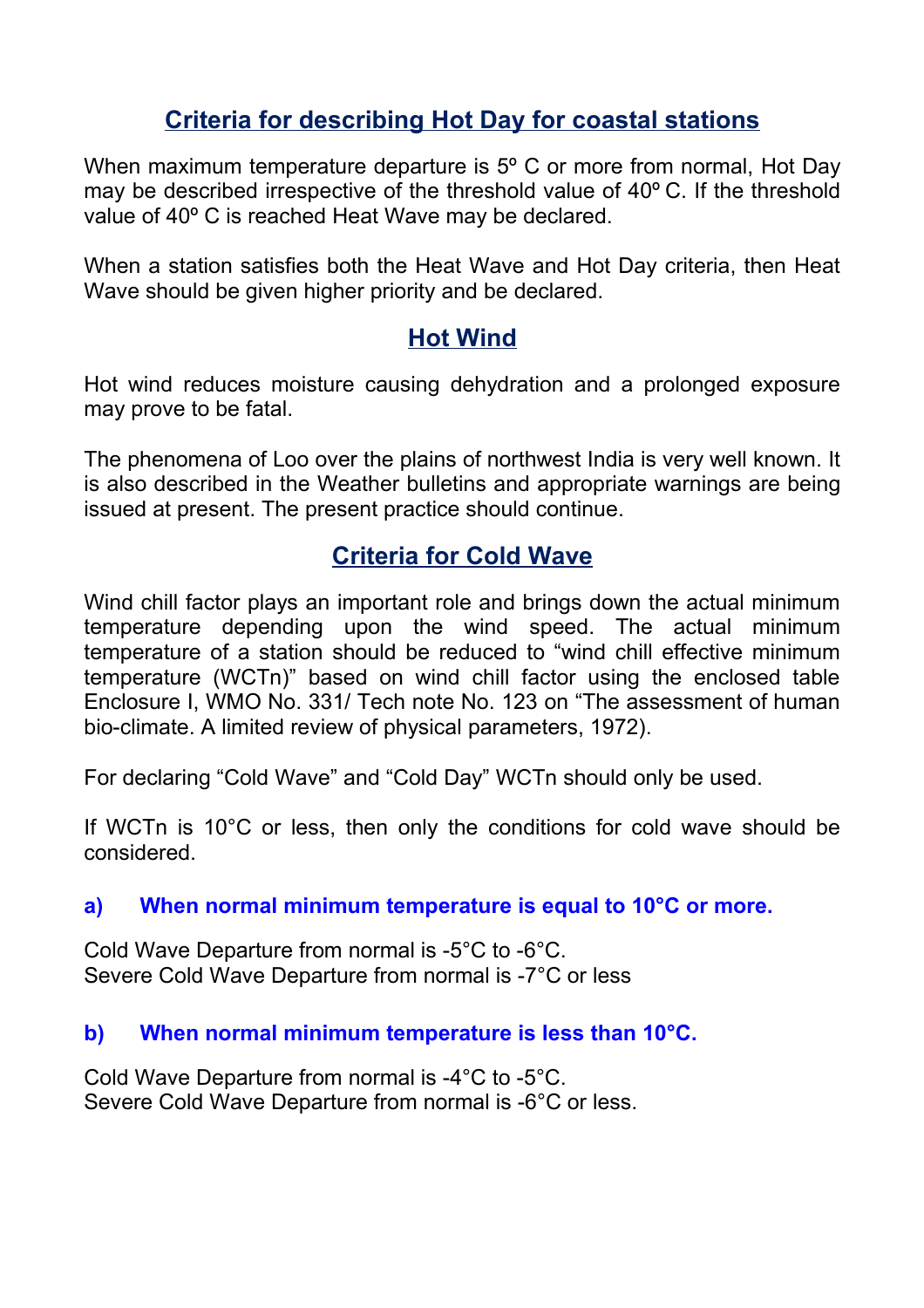When WCTn is 0°C or less, Cold Wave should be declared irrespective of normal minimum temperature of the station. However, this criteria is not applicable for those stations whose normal minimum temperature is below  $0^{\circ}$ C.

#### **Cold Wave conditions for coastal stations**

For coastal stations the threshold value of minimum temperature of 10ºC is rarely reached. However, the local people feel discomfort due to wind chill factor which reduces the minimum temperature by a few degrees depending upon the wind speed. The "Cold Day" concept may be used following the criteria given below:

### **Criteria for describing "Cold Day" for coastal stations**

- i) Actual minimum temperature of a station be reduced to WCTn.
- ii) This WCTn should be used to declare "Cold Wave" or "Cold Day".
- iii) When minimum temperature departure is -5ºC or less over a station, "Cold Day" may be described irrespective of threshold value of 10ºC
- iv) However, when a threshold of 10ºC is reached "Cold Wave" be declared.
- v) When a station satisfies both the Cold Wave and Cold Day criteria, then Cold Wave has a higher priority and has to be declared.

Heat wave/ Cold Wave and hot Day/ Cold Day are area specific phenomena. Therefore they may be described for a Met. Sub-division or a part thereof, when at least two stations satisfy the criteria

## **Winds**

- **Wind** Atmospheric motion characterized by direction and speed. The direction of the wind is the direction from which the wind approaches the station (Example Northerly wind – Wind approaching the station from North)
- **Gales** A gale is a very strong wind (34 to 47 knots)
- **Squall** A sudden increase of wind speed by atleast 3 stages on the Beaufort Scale, the speed rising to force 6 or more, and lasting for atleast one minute is called a squall
- **Gust** A rapid increase in the strength of the wind relative to the mean strength at the time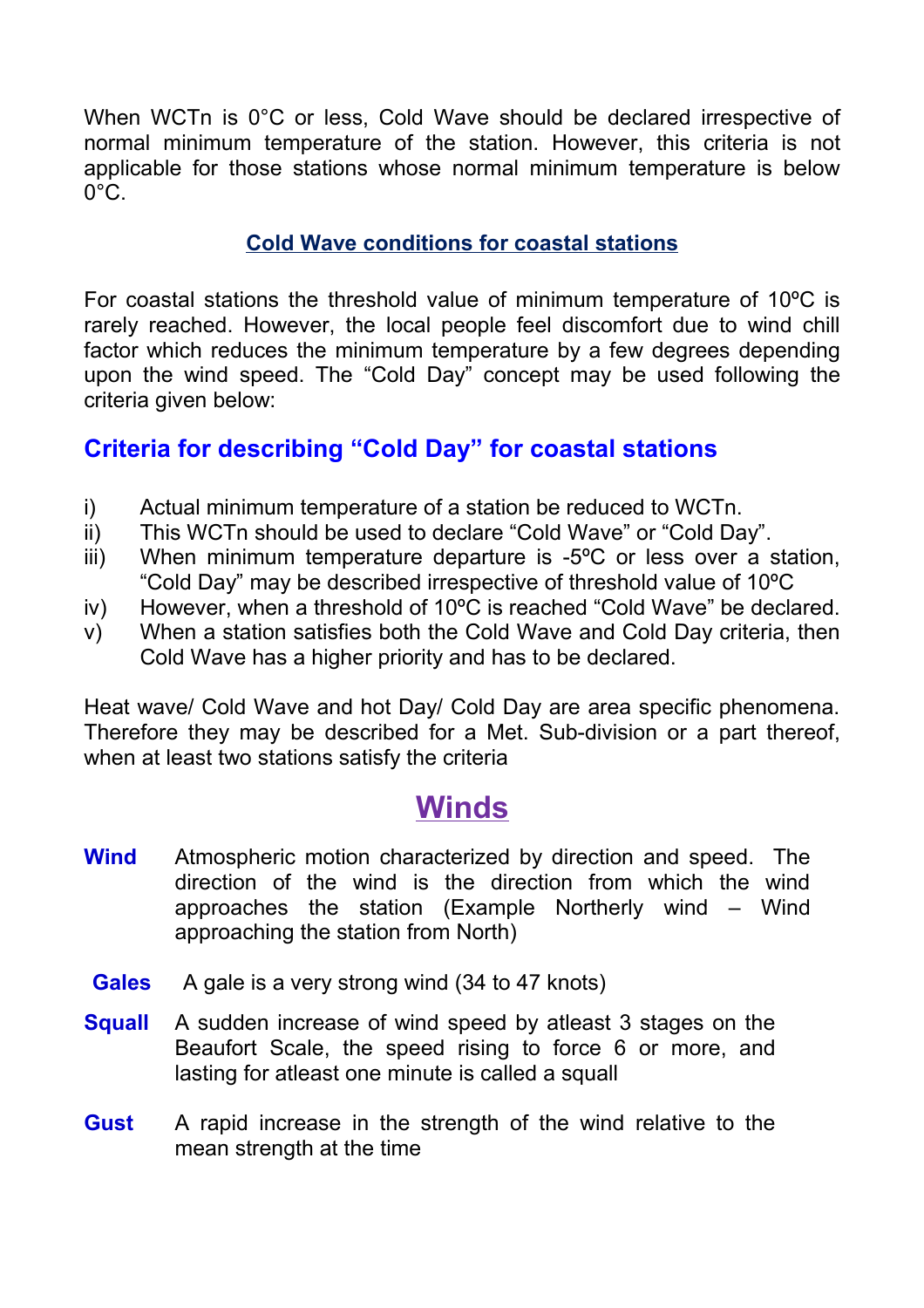## **Monsoon**

**"MONSOON"** has originated from the Arabic word **"MAUSIM"** which means season. It is most often applied to the seasonal reversals of the wind direction along the shores of the Indian Ocean, especially in the Arabian Sea, that blow from the southwest during one half of the year and from the northeast during the other.

### **Onset & Advance of Monsoon**

The guidelines to be followed for declaring the onset of monsoon over Kerala and its further advance over the country are enlisted below:

## **Onset over Kerala**

#### **a) Rainfall**

If after 10th May, 60% of the available 14 stations enlisted\*, viz. Minicoy, Amini,Thiruvananthapuram, Punalur, Kollam, Allapuzha, Kottayam, Kochi, Thrissur, Kozhikode, Thalassery,Kannur, Kasargode and Mangalore report rainfall of 2.5 mm or more for two consecutive days, the onset over Kerala be declared on the 2nd day, provided the following criteria are also in concurrence.

#### **b) Wind field**

Depth of westerlies should be maintained upto 600 hPa, in the box equator to Lat. 10ºN and Long. 55ºE to 80ºE. The zonal wind speed over the area bounded by Lat. 5-10ºN, Long. 70-80ºE should be of the order of 15 – 20 Kts. at 925 hPa. The source of data can be RSMC wind analysis/ satellite derived winds.

#### **3. Outgoing Longwave Radiation (OLR)**

INSAT derived OLR value should be below 200 wm-2 in the box confined by Lat. 5-10ºN and Long. 70-75ºE.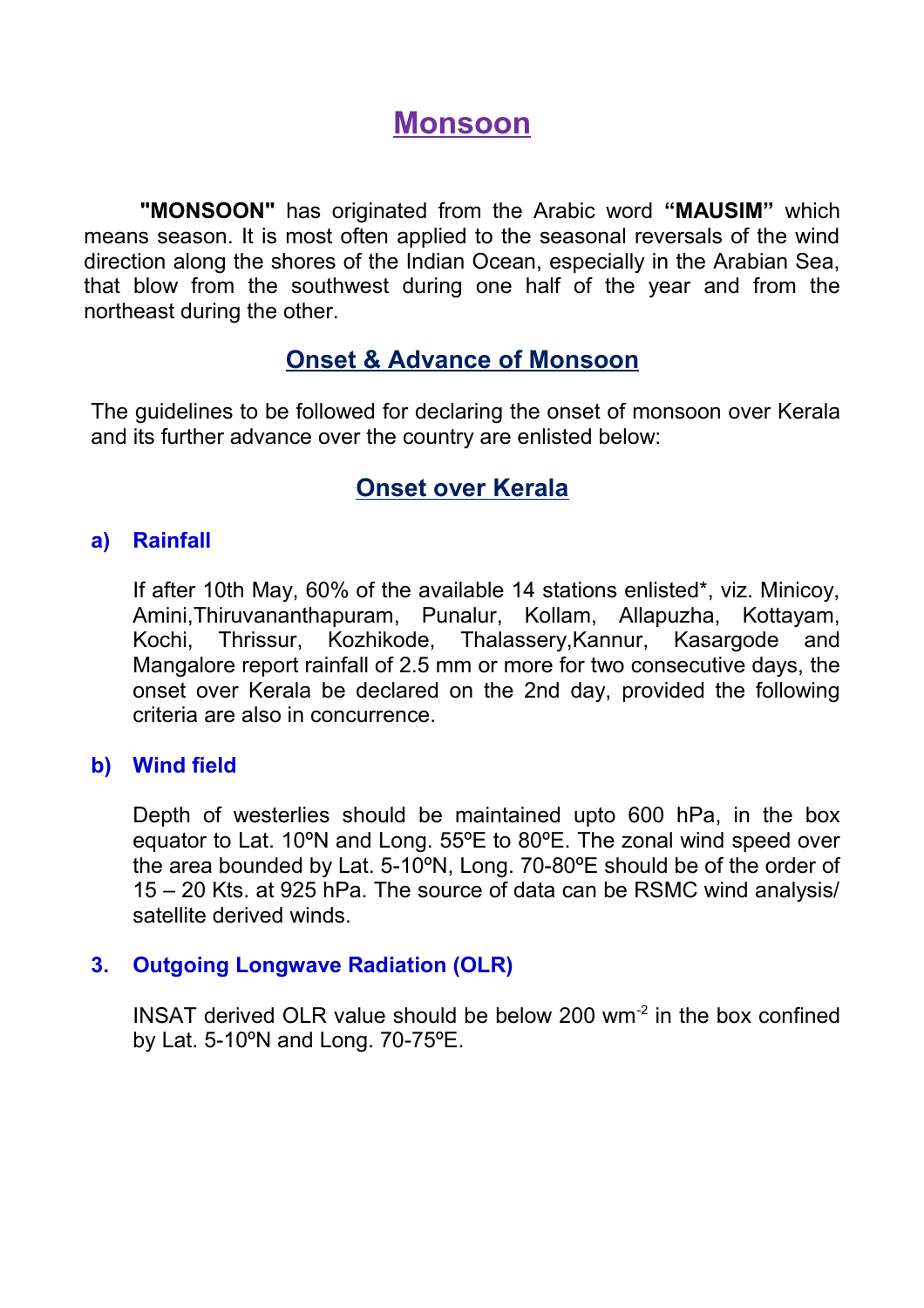## **Further Advance of Monsoon over the Country**

a) Further advance be declared based on the occurrence of rainfall over parts/sectors of the sub-divisions and maintaining the spatial continuity of the northern limit of monsoon, further advance be declared.

The following auxiliary features may also be looked into:

- b) Along the west coast, position of maximum cloud zone, as inferred from the satellite imageries may be taken into account.
- c) The satellite water vapour imageries may be monitored to assess the extent of moisture incursion.

## **Northern Limit of Monsoon (NLM)**

Southwest monsoon normally sets in over Kerala around 1<sup>st</sup> June. It advances northwards, usually in surges, and covers the entire country around  $15<sup>th</sup>$  July. The NLM is the northern most limit of monsoon upto which it has advanced on any given day.

### **Withdrawal of SW Monsoon**

- a) Withdrawal from extreme north-western parts of the country should not be attempted before 1<sup>st</sup> September.
- b) After 1<sup>st</sup> September:

The following major synoptic features should be considered for the first withdrawal from the western parts of NW India.

- i) Cessation of rainfall activity over the area for continuous 5 days.
- ii) Establishment of anticyclone in the lower troposphere (850 hPa and below)
- iii) Considerable reduction in moisture content as inferred from satellite water vapour imageries and tephigrams.

### **Further Withdrawal from the Country**

i) Further withdrawal from the country may be declared, keeping the spatial continuity, reduction in moisture as seen in the water vapour imageries and prevalence of dry weather for 5 days.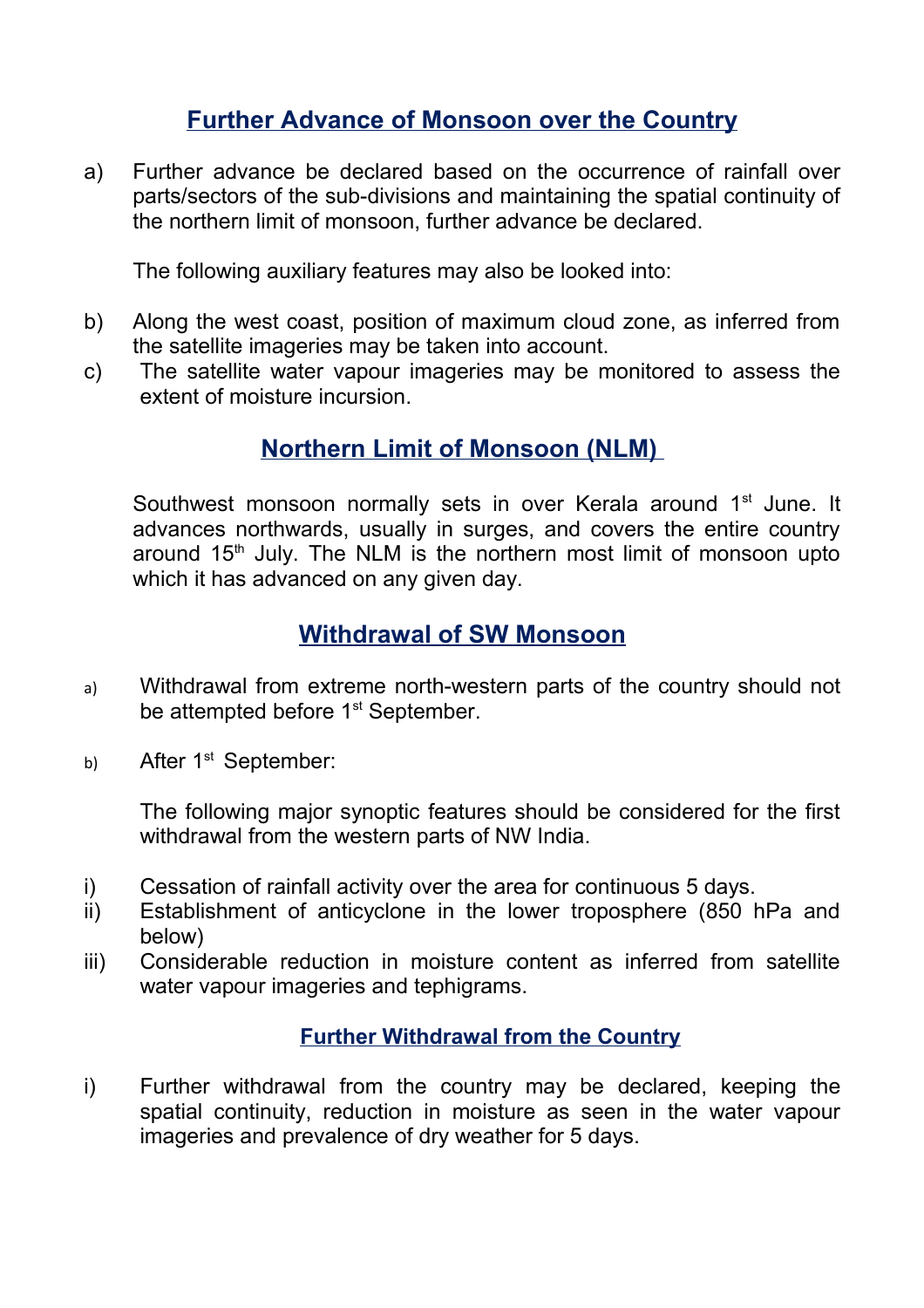ii) SW monsoon should be withdrawn from the southern peninsula and hence from the entire country only after 1st October**,** when the circulation pattern indicates a change over from the southwesterly wind regime.

### **Commencement of NE monsoon rains**

- i) Withdrawal of SW monsoon upto Lat. 15ºN.
- ii) Onset of persistent surface easterlies over Tamil Nadu coast.
- iii) Depth of easterlies upto 850 hPa over Tamil Nadu coast.
- iv) Fairly widespread rainfall over coastal Tamil Nadu, south coastal Andhra Pradesh and adjoining areas.

## **Criteria for Declaring Onset of Northeast Monsoon**

For declaring onset of Northeast Monsoon following criteria may be considered:

- (1) Withdrawal of south west Monsoon upto 15º N.
- (2) Onset of persistent surface easterlies over Tamil Nadu coast.
- (3) Depth of easterlies upto 850 hpa over Tamil Nadu coast.
- (4) Fairly widespread rainfall over the coastal Tamil Nadu and adjoining areas.
- $(5)$  Onset is not to be declared before 10<sup>th</sup> October even, if the conditions described above exist.

## **Specifications for activity/ strength of Northeast Monsoon**

### **Weak Monsoon:**

Rainfall less than half the normal.

### **Normal Monsoon:**

Rainfall half to less than one and a half (1½) times the normal.

### **Active Monsoon:**

- i) Rainfall  $1\frac{1}{2}$  to 4 times the normal.
- ii) Rainfall in atleast two stations should be 3 cm in Coastal Tamil Nadu and south coastal Andhra Pradesh and 2 cm elsewhere.
- Iii) Rainfall in that sub-division should be fairly widespread or widespread.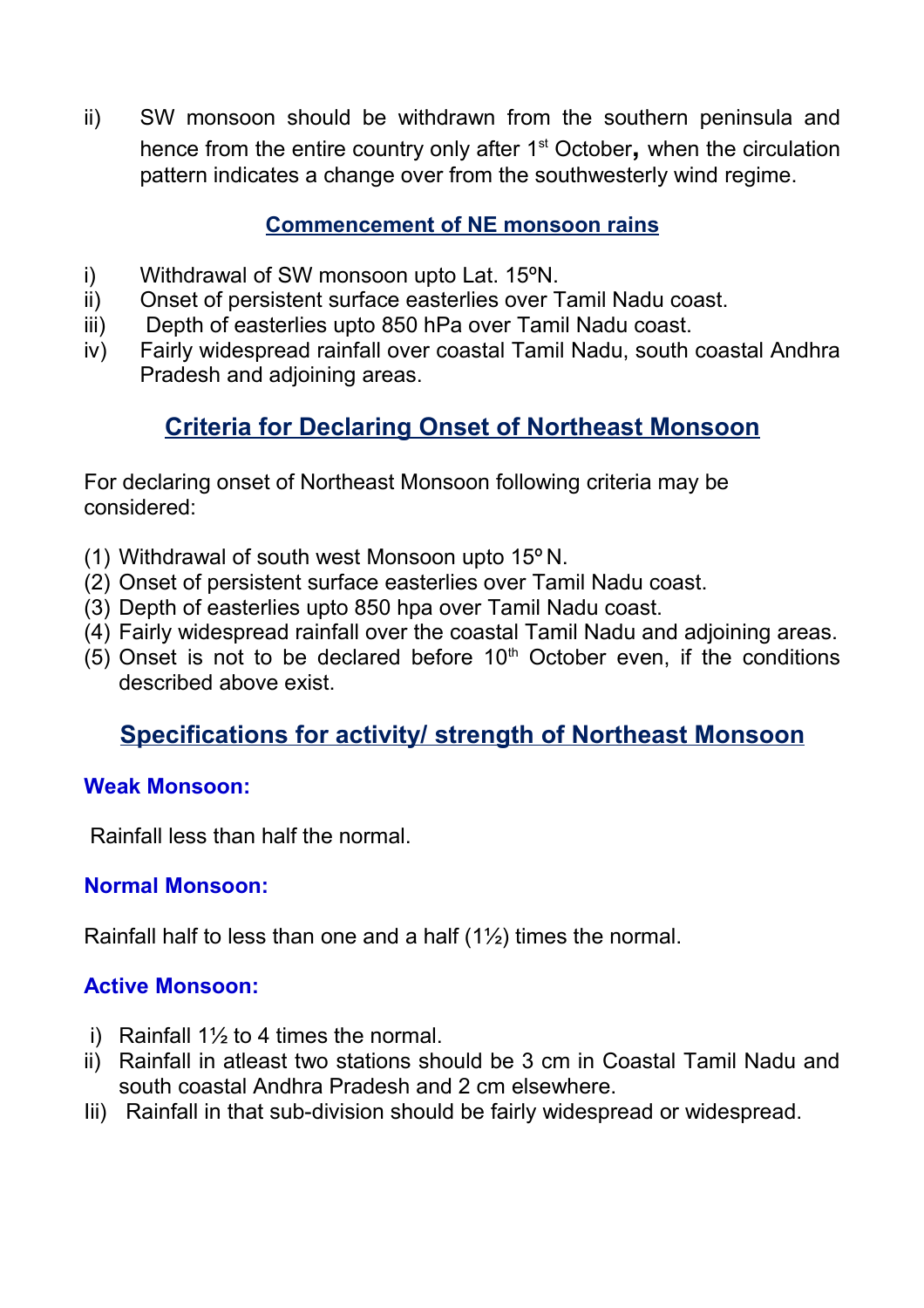#### **Vigorous Monsoon :**

- i) Rainfall exceeding 4 times the normal.
- Ii) Rainfall in atleast two stations should be 5 cm in Coastal Tamil Nadu and south coastal Andhra Pradesh and 3 cm elsewhere.
- Iii) Rainfall in that sub-division should be fairly widespread or widespread.

## **Strength of Southwest Monsoon**

#### **Descriptive term over the Sea**

Wind speed (in knots) reported or inferred to be existing.

| Upto 12 knots       |
|---------------------|
| 13 to 22 knots      |
| 23 to 32 knots      |
| 33 knots and above. |
|                     |

#### **Descriptive term over land area**

#### **Weak monsoon**

Rainfall less than half of the normal.

#### **Normal monsoon**

Rainfall half to less than 1½ times the normal (mention of 'normal' monsoon may not be necessary in general).

#### **Active/ strong monsoon**

- i) Rainfall 1  $\frac{1}{2}$  to 4 times the normal.
- ii) The rainfall in at least two stations should be 5 cm, if that sub-division is along the west coast and 3 cm, if it is elsewhere.
- iii) Rainfall in that sub-division should be fairly widespread to widespread.

#### **Vigorous monsoon**

- i) Rainfall more than 4 times the normal.
- ii) The rainfall in at least two stations should be 8 cm if the sub-division is along the west coast and 5 cm if it is elsewhere.
- iii) Rainfall in that sub-division should be fairly widespread or widespread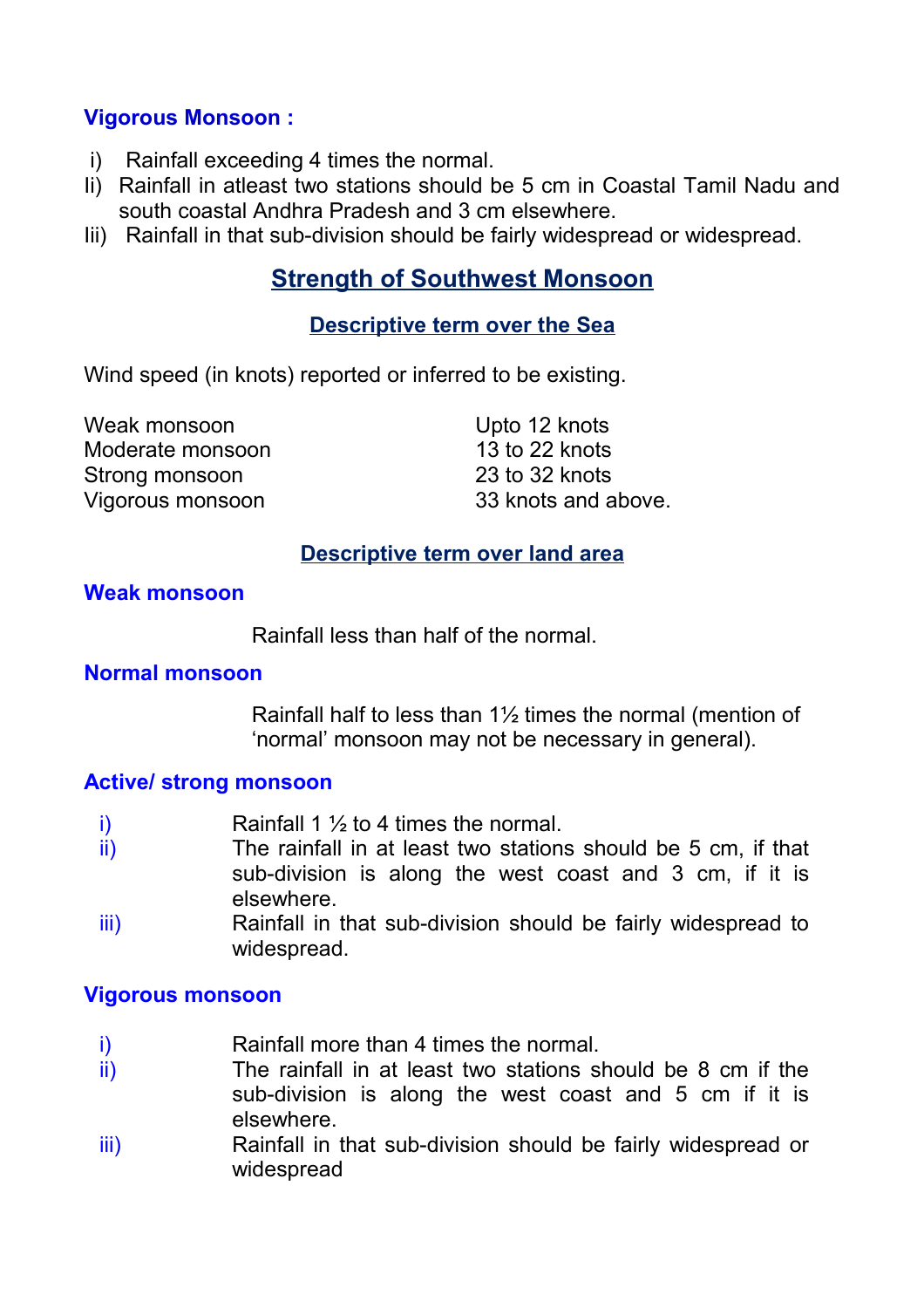#### **While describing the activity of the monsoon,**

- i) The normals of stations, when ever available should be used.
- ii) Till normals for all the stations are available the following procedure should be adopted:

| Number of stations in a sub-division with normals    | a   |
|------------------------------------------------------|-----|
| Normal for these stations                            | n   |
| Average normal for the sub-division                  | b/a |
| Total number of stations reporting rainfall          | C   |
| Actual total rainfall reported by these stations     | d   |
| Therefore, the average rainfall for the sub-division | d/c |

Compare d/c with b/a and describe the activity of the monsoon accordingly, other conditions being fulfilled.

- 3. i) In the sub-divisions, w here the percentage of hill stations is high, the hill stations must be also taken into account for describing the activity of the monsoon. In other sub-divisions, the hill stations will be excluded.
- ii) The monsoon activity will be described in all the sub-divisions of northeast India as is done for sub-divisions of other regions.
- iii) The monsoon activity need not be described over the Bay Islands and the Arabian Sea Islands.

### **Subdued Monsoon activity**

- 1. Whenever, a country wide dry spell continues for more than 3 days and is expected to continue for atleast 2 more days, the description of monsoon should be given as 'weak or subdued monsoon for the country as a whole. RC level bulletins may also include this information.
- 2. Information on prolonged dry spells/ subdued activity over the met. subdivisions also should be included in the RMC/ MC level bulletins if such a spell is persisting for 2 or more days and is expected to continue.
- 3. Monsoon activity for a sub-division might be considered subdued if the rainfall realised is less than ½ the normal.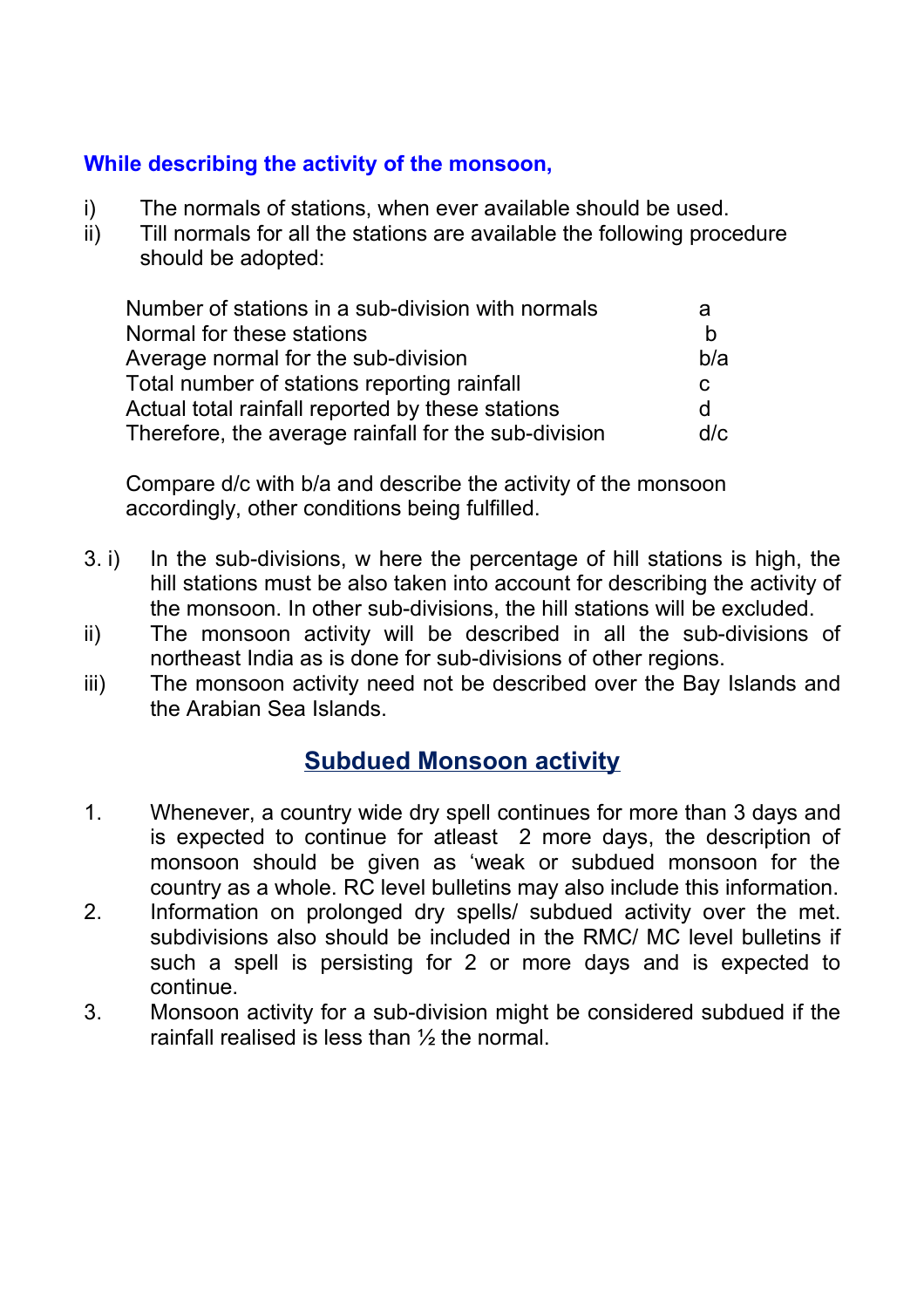## **Nomenclature for different parts of the day**

| <b>Early hours of (date)</b> | $0000 - 0400$ hrs, IST |
|------------------------------|------------------------|
| <b>Early morning</b>         | 0400 - 0600 hrs. IST   |
| <b>Morning</b>               | 0400 - 0800 hrs. IST   |
| <b>Forenoon</b>              | 0800 - 1200 hrs. IST   |
| <b>Around noon</b>           | 1100 - 1300 hrs. IST   |
| <b>Afternoon</b>             | 1200 - 1600 hrs. IST   |
| <b>Evening</b>               | 1600 - 2000 hrs. IST   |
| <b>Night</b>                 | 2000 - 2400 hrs. IST   |

## **Terminology used for state of Sea**

| <b>Descriptive term</b>  | <b>Height in</b><br><b>Metres</b> | <b>Wind speed in</b><br>knots (kmph)    | <b>Beaufort</b><br>scale |
|--------------------------|-----------------------------------|-----------------------------------------|--------------------------|
| <b>Calm (glassy)</b>     | O                                 | 0                                       | $\mathbf{I}$             |
| <b>Calm (rippled)</b>    | $0 - 0.1$                         | $1 - 3(2 - 6)$                          |                          |
| <b>Smooth (waveless)</b> | $0.1 - 0.5$                       | $4 - 10(7 - 19)$                        | $2 - 3$                  |
| <b>Slight</b>            | $0.5 - 1.25$                      | $11 - 16(20 - 30)$                      | 4                        |
| <b>Moderate</b>          | $1.25 - 2.5$                      | $17 - 21 (31 - 39)$                     | 5                        |
| <b>Rough</b>             | $2.5 - 4.0$                       | $22 - 27(41 - 50)$                      | 6                        |
| <b>Very rough</b>        | $4.0 - 6.0$                       | $28 - 33(52 - 61)$                      | $\overline{7}$           |
| <b>High</b>              | $6.0 - 9.0$                       | $34 - 40(63 - 74)$                      | 8                        |
| <b>Very high</b>         | $9.0 - 14.0$                      | $41 - 63(76 - 117)$                     | $9 - 11$                 |
| <b>Phenomenal</b>        | Over 14                           | 64 or above<br>$(119 \text{ or above})$ | 12                       |